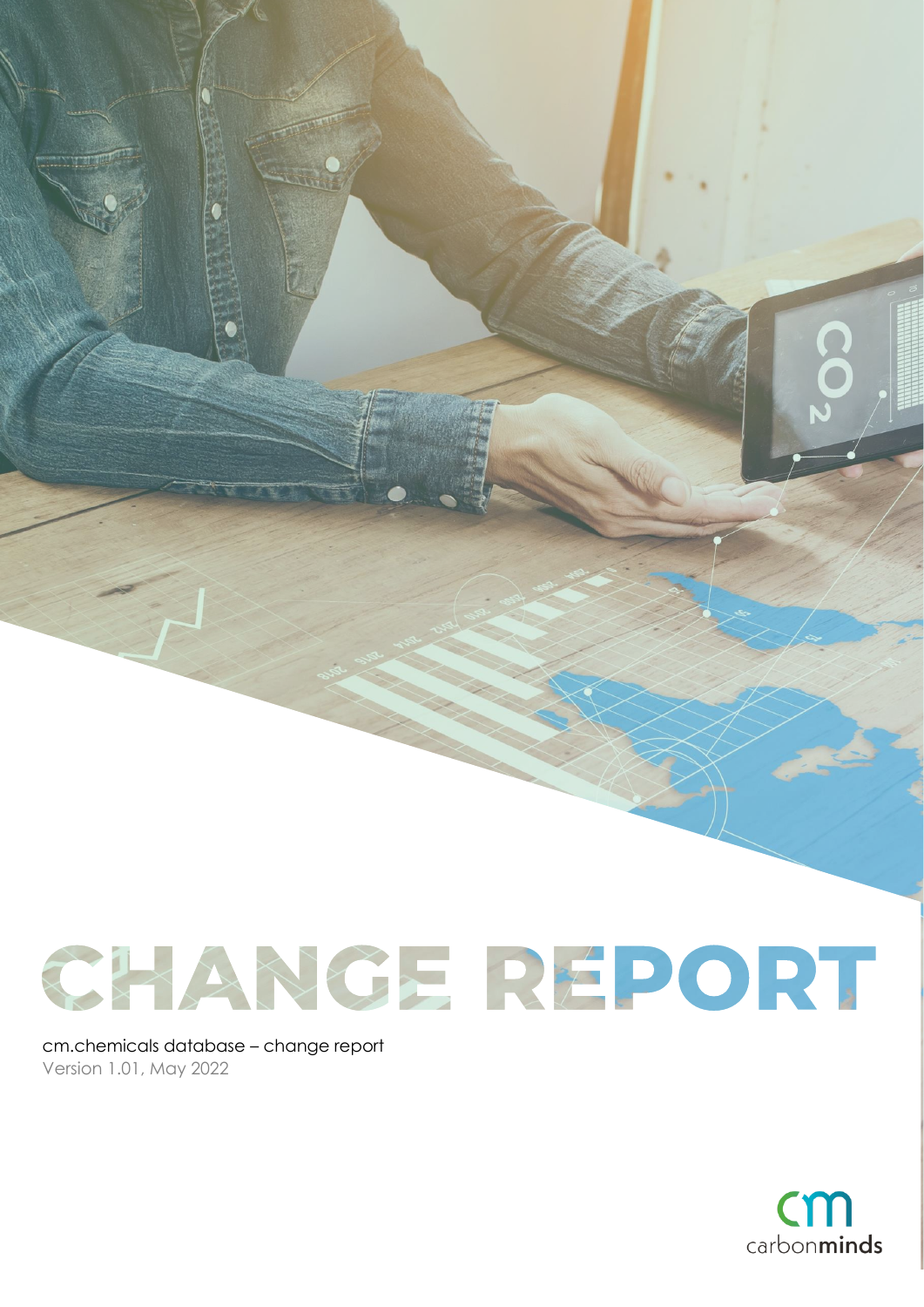#### **Authors:**

Laura Stellner, Raoul Meys

#### **Citation:**

Stellner, Laura; Meys, Raoul. Change report cm.chemicals. Version 1.01, May 2022. Carbon Minds GmbH, Cologne.



[www.carbon-minds.com](http://www.carbon-minds.com/) <https://www.linkedin.com/company/carbon-minds>

For more information, you can contact us info@carbon-minds.com **Version 1.01 2022, Carbon Minds**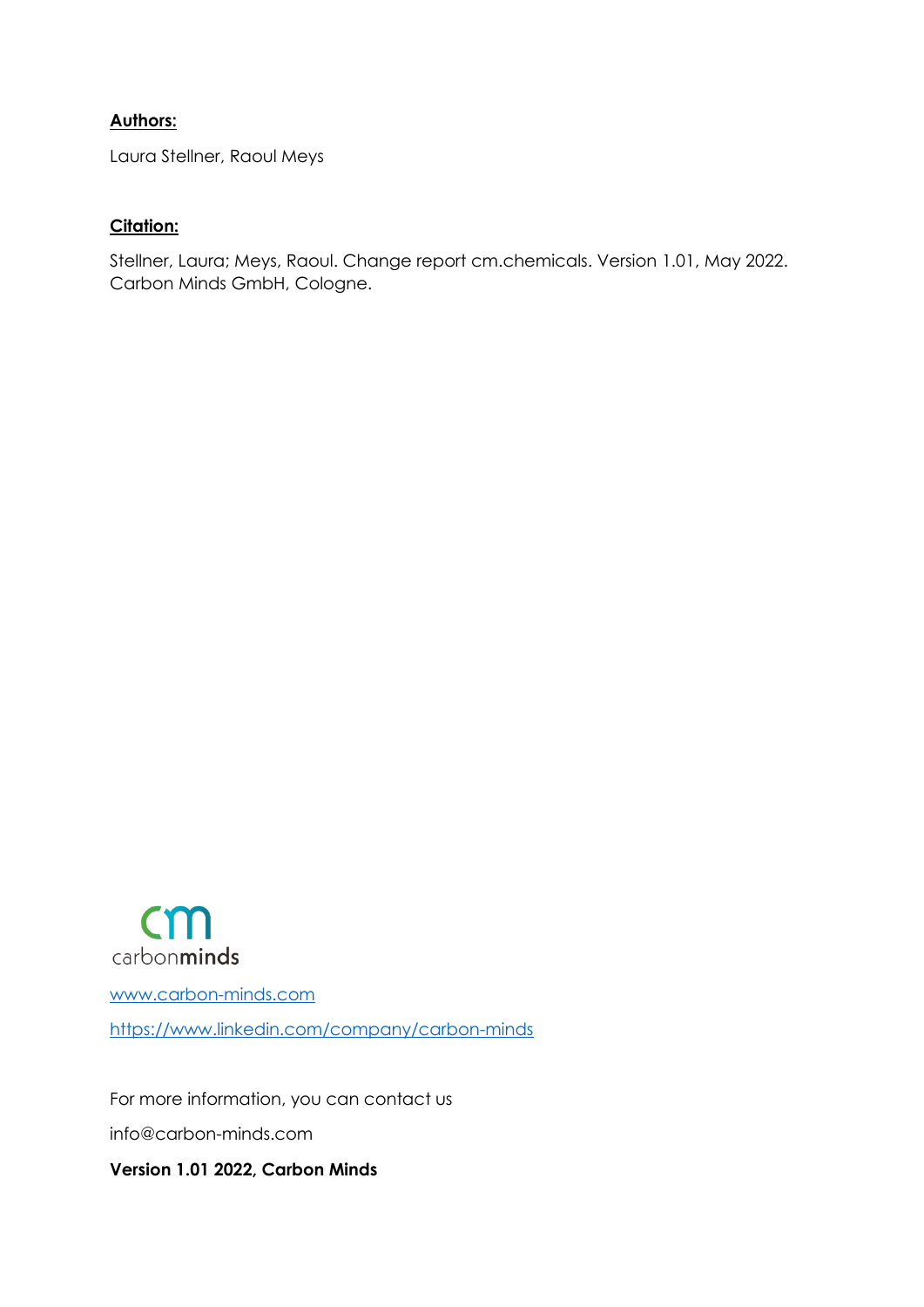# Content

| 1.  |      |  |
|-----|------|--|
| 2.  |      |  |
|     | 2.1  |  |
|     | 2.2  |  |
|     | 2.3  |  |
| 3.  |      |  |
| 3.1 |      |  |
|     | 3.2  |  |
|     | 3.3  |  |
|     | 3.4  |  |
| 4.  |      |  |
|     | 4.1  |  |
|     | 4.2  |  |
| 5.  |      |  |
|     | 5.1  |  |
|     | 5.2  |  |
|     | 5.3  |  |
|     | 5.4  |  |
|     | 5.5  |  |
|     | 5.6  |  |
|     | 5.7  |  |
|     | 5.8  |  |
|     | 5.9  |  |
|     | 5.10 |  |
|     | 5.11 |  |
|     | 5.12 |  |
|     | 5.13 |  |
|     | 5.14 |  |
|     | 5.15 |  |
|     | 5.16 |  |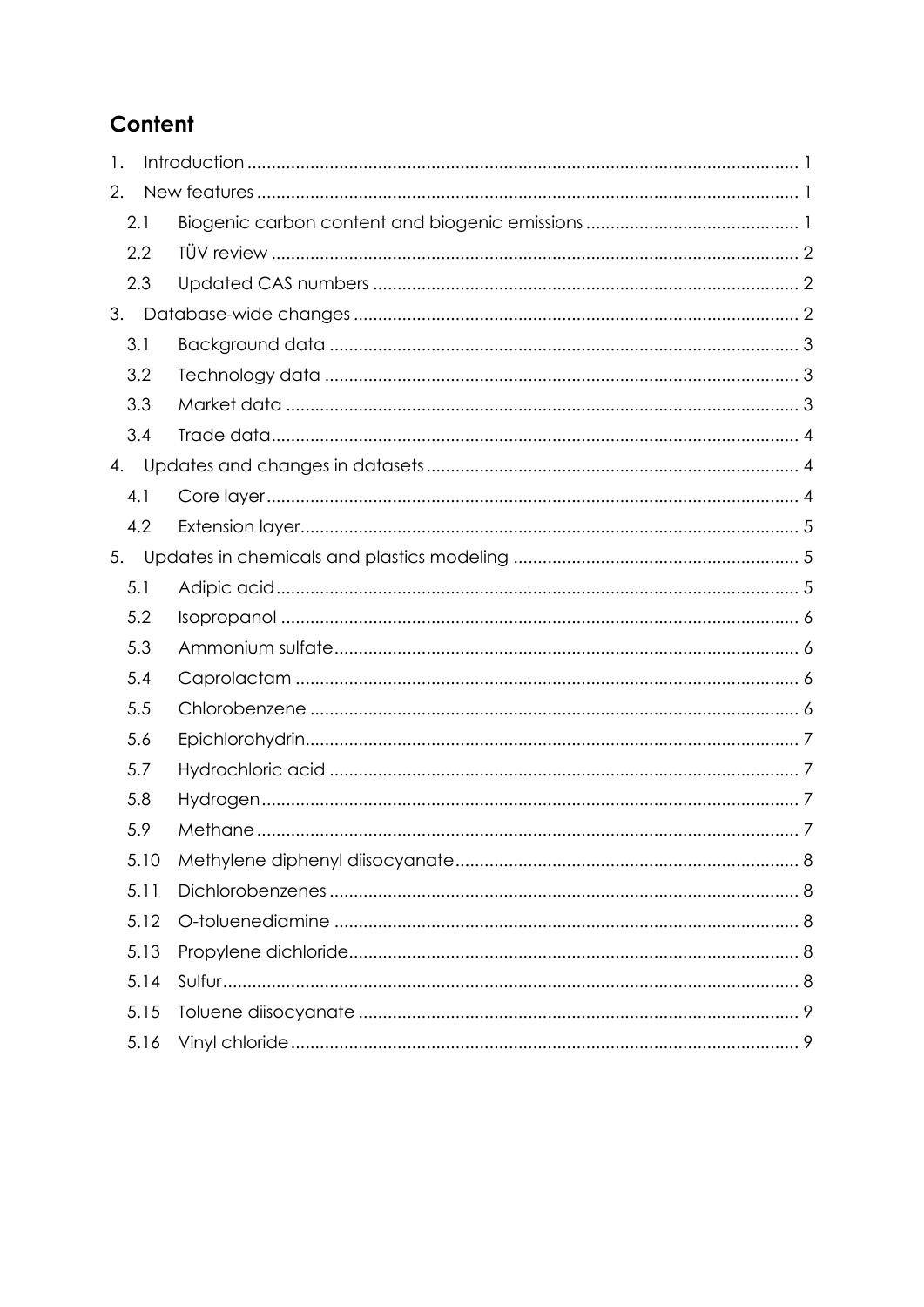# <span id="page-3-0"></span>**1. Introduction**

This document describes the cm.chemicals database changes when updating from V1 2021 to V2 2022. The document covers the introduction of new features of the cm.chemicals database, database-wide changes, changes in specific supply chains, and updates of modeling of specific chemical processes.

All changes described in this document are adapted to the complete cm.chemicals database, as well as to the Carbon Minds datasets in ILCD and SimaPro.CSV data formats. However, some changes have been adapted for particular datasets. These changes are described for each dataset.

# <span id="page-3-1"></span>**2. New features**

Chapter 2 describes database-wide new features of the updated cm.chemicals database. These include the introduction of biogenic carbon content calculations for every chemical and biogenic carbon emissions for every process. Moreover, the compliance of the methodology to generate the cm.chemicals database with the ISO standards 14040 and 14044 is reviewed by TÜV Rheinland Energy GmbH in an independent external review. Additionally, the CAS numbers of all chemicals included in the cm.chemicals database are updated using the official CAS Registry Numbers.

## <span id="page-3-2"></span>**2.1Biogenic carbon content and biogenic emissions**

Biogenic emissions are greenhouse emissions that are based on a biological source. As an example, castor beans have a biogenic carbon content whereas fossil crude oil has a non-biogenic carbon content. This biogenic carbon content is based on the CO<sup>2</sup> emission (a biogenic emission) uptake during plant growth.

Due to the increased occurrence of biobased processes in the cm.chemicals database, a methodology has been developed to calculate the biogenic carbon content and biogenic carbon emissions of processes that are modeled in the core layer, extension layer, or simplified extension layer (cf. cm.chemicals database – methodology document). In our methodology, we subdivide the carbon dioxide, carbon monoxide, and methane emissions into biogenic carbon emissions and fossil carbon emissions, by tracking the carbon resources throughout the complete supply chain.

The methodology developed to calculate biogenic carbon contents and emissions includes five major steps:

1. For all chemicals, it is checked whether some of the raw materials are biobased. The biogenic carbon content is directly set to zero for all chemicals that are not partly or fully based on biogenic raw materials.

2. For all chemicals, which are partly or fully based on biogenic raw materials, each chemical process is reviewed manually to quantify the percentage of carbon content originating from which raw material.

3. In the next step, a mathematical carbon supply chain model is built for the cm.chemicals database according to the mathematical calculation framework described in Section 4.5 of the cm.chemicals database methodology document.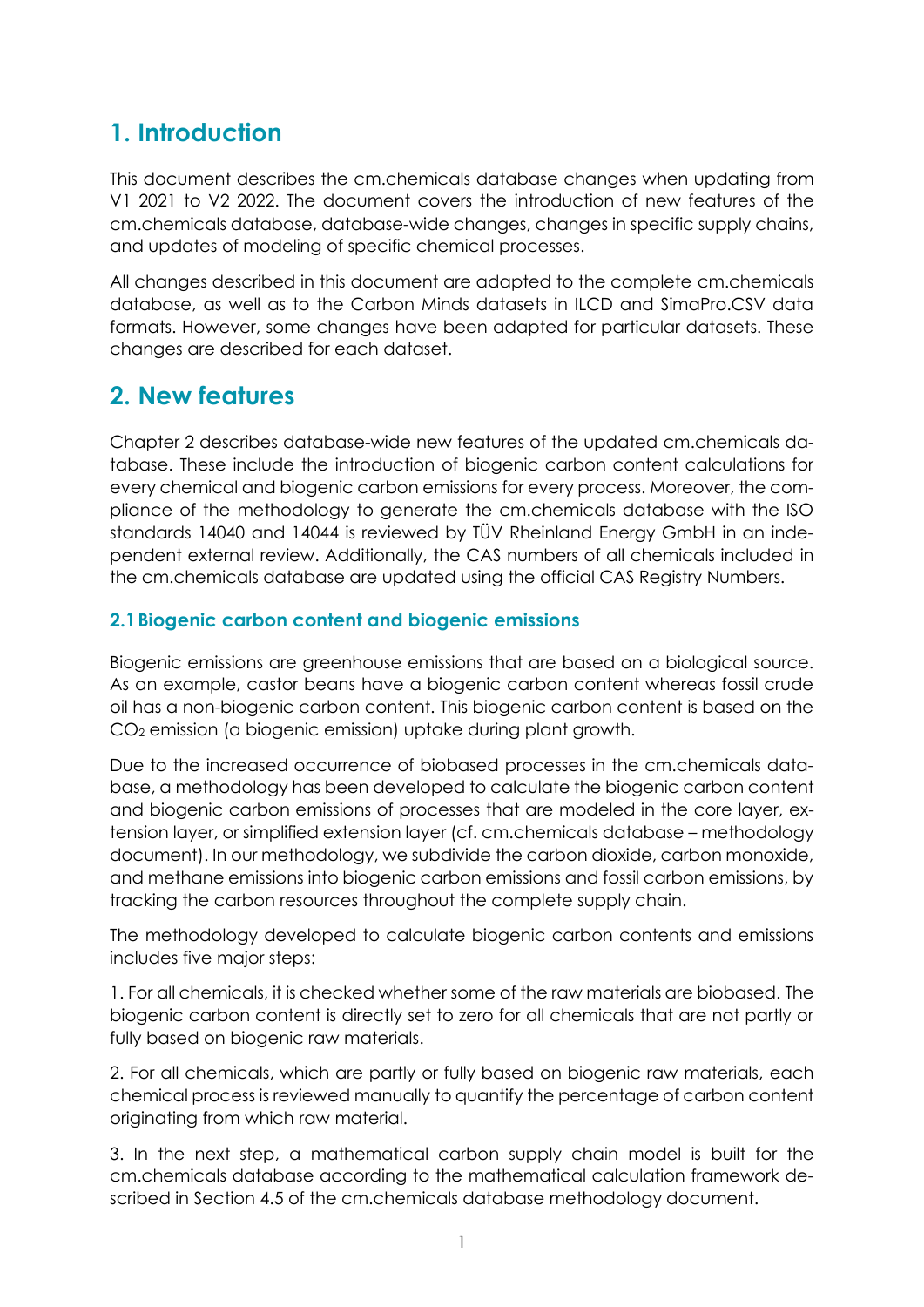4. After calculating the scaling vectors of the processes in the carbon supply chain model, as described in Section 4.5 of the cm.chemicals database methodology document, the biogenic and fossil carbon contents can be calculated by tracking the carbon atoms across the complete carbon supply chain.

5. Finally, based on the shares of biogenic and fossil carbon contents previously calculated in step 4, the carbon monoxide, carbon dioxide, and methane emissions to air are recalculated. Accordingly, emissions that were previously attributed to fossil emissions are now partly or fully attributed to biogenic emissions.

Due to the differentiation between biogenic and fossil carbon emissions in the cm.chemicals database, biogenic and fossil-based environmental impacts can be calculated. However, not all LCIA methods have characterization factors defined for biogenic emissions. Therefore, depending on the LCIA method, biogenic emissions can be taken into account or can be neglected. Thus, an LCIA method should be selected carefully in order to properly cover the desired scope of an LCA study. However, the definition of LCIA methods depends on the detailed scope of an LCA study and is out of the scope of the cm.chemicals database (cf. cm.chemicals database – methodology document).

# <span id="page-4-0"></span>**2.2TÜV review**

To assure data quality, the compliance of the methodology to generate the cm.chemicals database with the ISO standards 14040 and 14044 is reviewed and certified by TÜV Rheinland Energy GmbH in an independent external review.

The review covers the check of methodological approaches, primary and secondary input data, the documentation, the qualification of our employees, the calculation model, and the output datasets.

For more information on the review, you can also check the Annex of the cm.chemicals database methodology document. Alternatively, you can check the certificate database Certipedia of TÜV Rheinland by using the review ID 0000081021 [\(https://www.certipedia.com/quality\\_marks/0000081021?locale=en\)](https://www.certipedia.com/quality_marks/0000081021?locale=en).

#### <span id="page-4-1"></span>**2.3Updated CAS numbers**

The CAS Registry Numbers have been updated for all chemicals and plastics included in the cm.chemicals database. This was done by using the official CAS Registry Numbers website. This adds more value and usability to the database for customers, as they can easier find chemicals they are looking for using the most updated versions of CAS numbers.

# <span id="page-4-2"></span>**3. Database-wide changes**

This chapter describes database-wide changes. Database-wide changes occur from different database versions or databases used in the background of the modeling. Moreover, database-wide changes can occur from systematical changes in the methodology or changes in the modeling of raw materials at the beginning of the supply chain so that it affects the results of most other chemicals and plastics included in the database.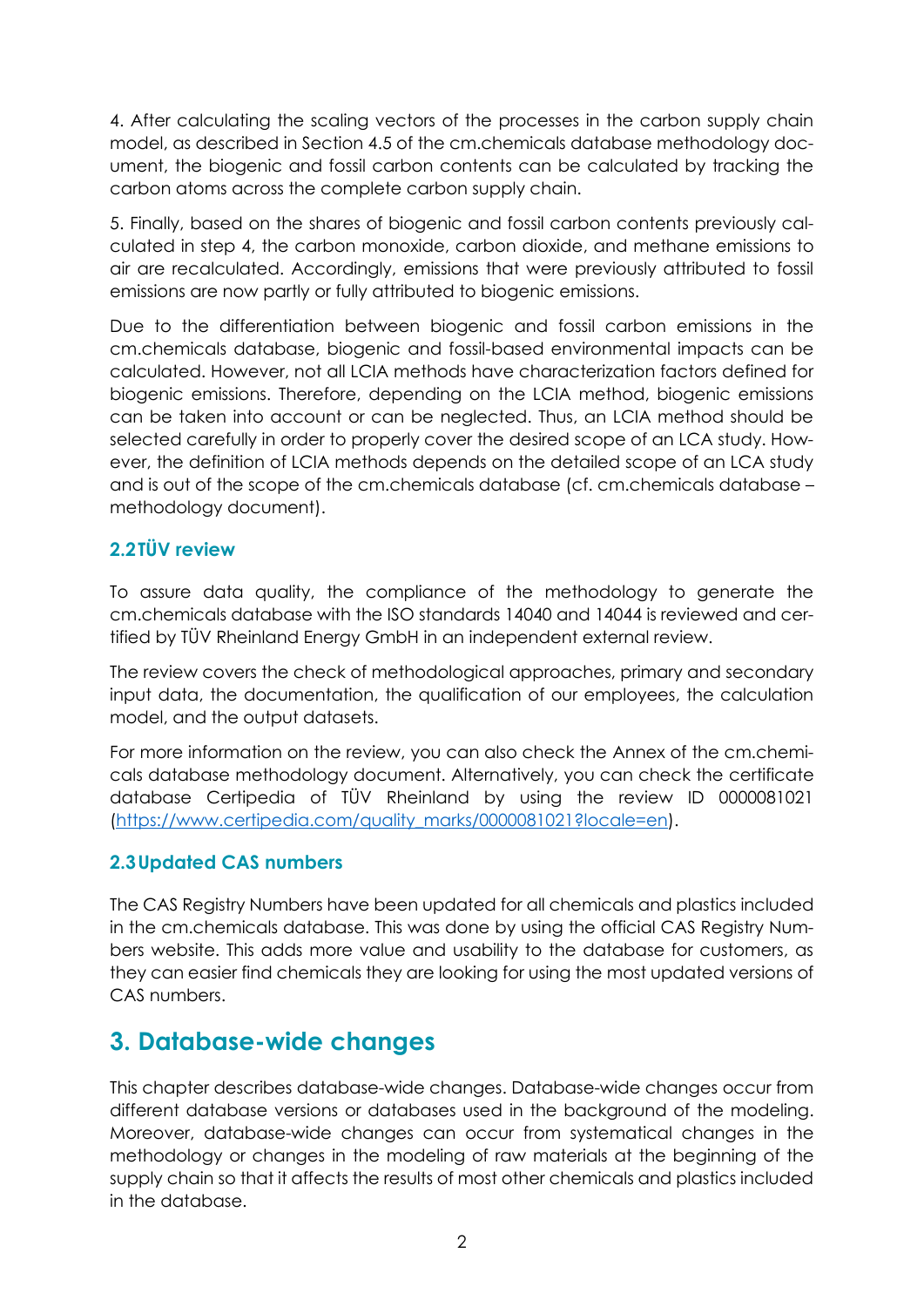In the update from V1 2021 to V1 2022, only minor database-wide changes occurred. They are described in the following sections:

# <span id="page-5-0"></span>**3.1Background data**

The ecoinvent database used in the background is changed from ecoinvent Version 3.7.1 to 3.8. Additionally, we also changed from the ecoinvent APOS system model to the ecoinvent cut-off model. This adds more consistency between our own modeling approach and ecoinvent's modeling approach.

Based on the update from ecoinvent Version 3.7.1 to 3.8, our own modeling and ecoinvent's modeling is more aligned in terms of time representativeness. Especially for the electricity markets, ecoinvent updates the reference year from 2017 to 2018 for most countries. In the case of US and Canada in Ecoinvent, the reference year is updated from 2018 to 2019 when updating from ecoinvent Version 3.7.1 to 3.8. Thus, this is more consistent with Carbon Minds current reference year 2019.

Moreover, due to the switch from the ecoinvent APOS system model to the ecoinvent cut-off model, our own modeling and ecoinvent's modeling is more aligned in terms of the allocation procedure. For both ecoinvent system models, APOS and cut-off, the way by-products are handled is the same and in accordance with the ISO 14040 and ISO 14044 standards. However, the allocation approach for waste differs between the APOS and the cut-off model. In the APOS model, the burdens associated to the treatment of the waste will be shared between all valuable products generated in the value chain. Thus, the burdens of treating a waste will be shared between the producer of the waste and eventually other processes using products obtained from treating the waste. On the other hand, in the cut-off model, the burdens of treating a waste are associated to the producer of the waste only. As an exception, recyclable materials are treated as burden free. Thus, the ecoinvent cut-off approach is more consistent with Carbon Minds modeling approach and allocation procedure.

# <span id="page-5-1"></span>**3.2Technology data**

This data depicts the full mass and energy balances for each production technology. For instance, this data includes information about the raw material consumption, utilities (e.g., energy use), resource extractions, emissions, co-products, and waste consumption of the steam cracking of naphtha.

No updates were included compared to Version V1 2021 due to the Covid crisis in 2020. Thus, we still use the reference year 2019.

# <span id="page-5-2"></span>**3.3Market data**

This data includes, for instance, how much ethylene is produced in Ludwigshafen via the steam cracking of naphtha. Furthermore, this data includes meta-information, like the company operating the plant (e.g., the BASF in Ludwigshafen) or the first year of operation.

No updates were included compared to Version V1 2021 due to the Covid crisis. Thus, we still use the reference year 2019.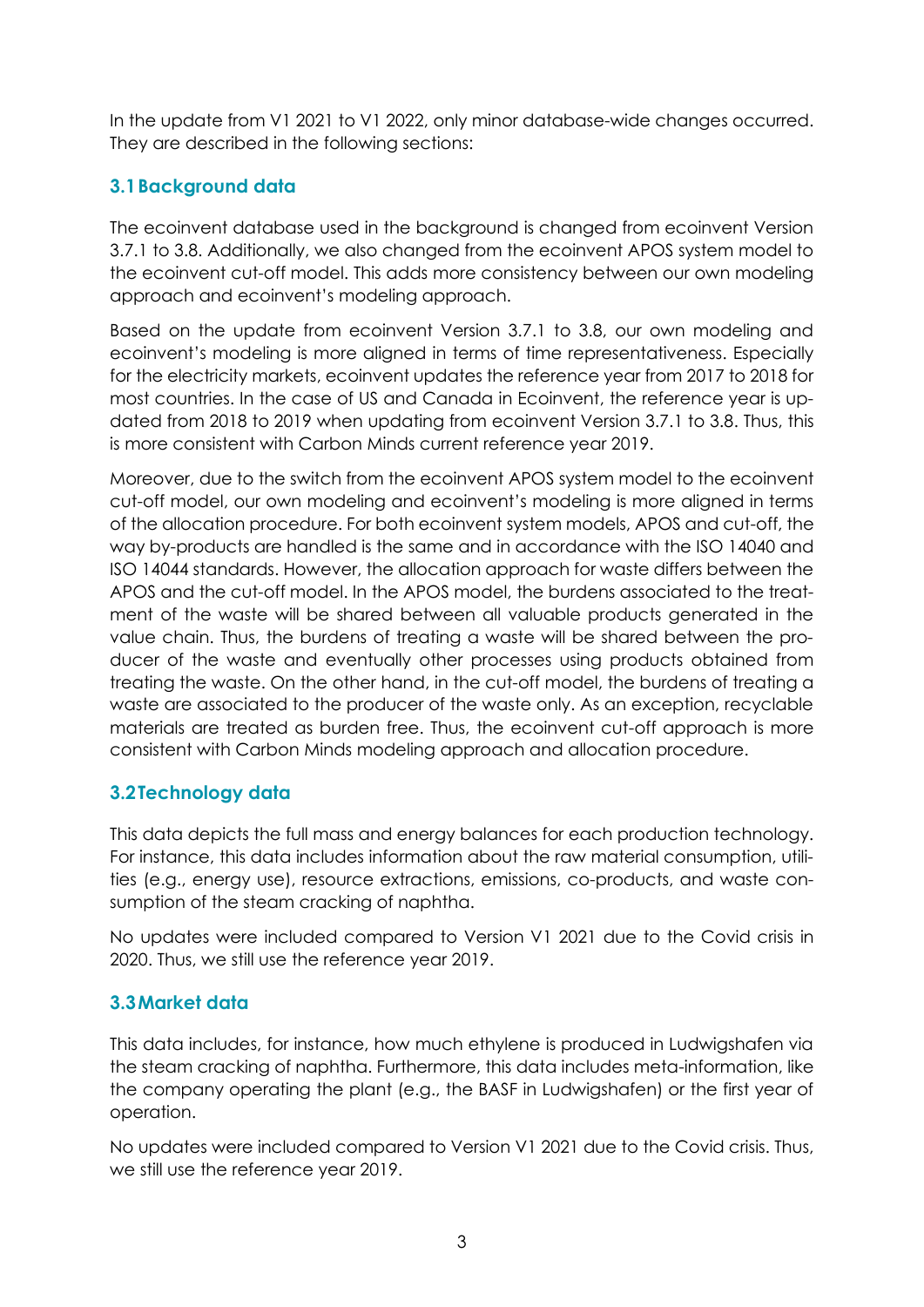#### <span id="page-6-0"></span>**3.4Trade data**

This data depicts, for instance, the imports of ethylene from the Netherlands to Germany. Including this data offers the possibility of understanding which chemical is traded between countries.

No updates were included compared to Version V1 2021 due to the Covid crisis in 2020. Thus, we still use the reference year 2019.

# <span id="page-6-1"></span>**4. Updates and changes in datasets**

#### <span id="page-6-2"></span>**4.1Core layer**

Some plant-specific datasets, supplier-specific datasets, and technology-specific datasets were excluded and partly moved to the extension layer to be methodologically consistent with regard to bio-based modeling (cf. Section [2.1\)](#page-3-2). We expect to reverse these changes in future versions.

The changes in the core layer are listed in the table below. The percentage in the *plants* column represents the amount of plants that have been omitted or remodeled.

| product           | country                   | route                 | plants | comments                     |
|-------------------|---------------------------|-----------------------|--------|------------------------------|
| acetaldehyde      | Colombia                  | Ethanol               | 7.7%   | omitted                      |
| acetaldehyde      | Indonesia                 | Ethanol               | 7.7%   | omitted                      |
| acetaldehyde      | Iran                      | Ethanol               | 7.7%   | omitted                      |
| acetaldehyde      | Sweden                    | Ethanol               | 7.7%   | omitted                      |
| acetaldehyde      | Taiwan, Province of China | Ethylene              | 7.7%   | omitted                      |
| acetic acid       | Colombia                  | Acetaldehyde          | 2.3%   | omitted                      |
| acetic acid       | Indonesia                 | Acetaldehyde          | 2.3%   | omitted                      |
| acetic acid       | Sweden                    | Acetaldehyde          | 2.3%   | omitted                      |
| acetic acid       | Switzerland               | Acetaldehyde          | 2.3%   | omitted                      |
| diethylene glycol | India                     | <b>Ethylene Oxide</b> | 0.9%   | omitted                      |
| epichlorohydrin   | China                     | Glycerin              | 28.6%  | remodeled in extension layer |
| epichlorohydrin   | Czechia                   | Glycerin              | 2.9%   | remodeled in extension layer |
| epichlorohydrin   | France                    | Glycerin              | 2.9%   | remodeled in extension layer |
| epichlorohydrin   | Thailand                  | Glycerin              | 2.9%   | remodeled in extension layer |
| ethyl acrylate    | China                     | <b>Ethyl Acrylate</b> | 30.0%  | remodeled in extension layer |
| ethyl acrylate    | Czechia                   | <b>Ethyl Acrylate</b> | 5.0%   | remodeled in extension layer |
| ethyl acrylate    | France                    | <b>Ethyl Acrylate</b> | 5.0%   | remodeled in extension layer |
| ethyl acrylate    | Germany                   | <b>Ethyl Acrylate</b> | 5.0%   | remodeled in extension layer |
| ethyl acrylate    | India                     | <b>Ethyl Acrylate</b> | 5.0%   | remodeled in extension layer |
| ethyl acrylate    | Indonesia                 | <b>Ethyl Acrylate</b> | 5.0%   | remodeled in extension layer |
| ethyl acrylate    | Japan                     | <b>Ethyl Acrylate</b> | 5.0%   | remodeled in extension layer |
| ethyl acrylate    | Republic of Korea         | <b>Ethyl Acrylate</b> | 5.0%   | remodeled in extension layer |
| ethyl acrylate    | Singapore                 | <b>Ethyl Acrylate</b> | 5.0%   | remodeled in extension layer |
| ethyl acrylate    | Taiwan, Province of China | <b>Ethyl Acrylate</b> | 10.0%  | remodeled in extension layer |
| ethyl acrylate    | <b>United States</b>      | <b>Ethyl Acrylate</b> | 20.0%  | remodeled in extension layer |
| ethylene          | <b>Brazil</b>             | Ethanol               | 0.4%   | omitted                      |
| ethylene          | China                     | Ethanol               | 0.5%   | omitted                      |
| ethylene          | India                     | Ethanol               | 0.4%   | omitted                      |
|                   |                           |                       |        |                              |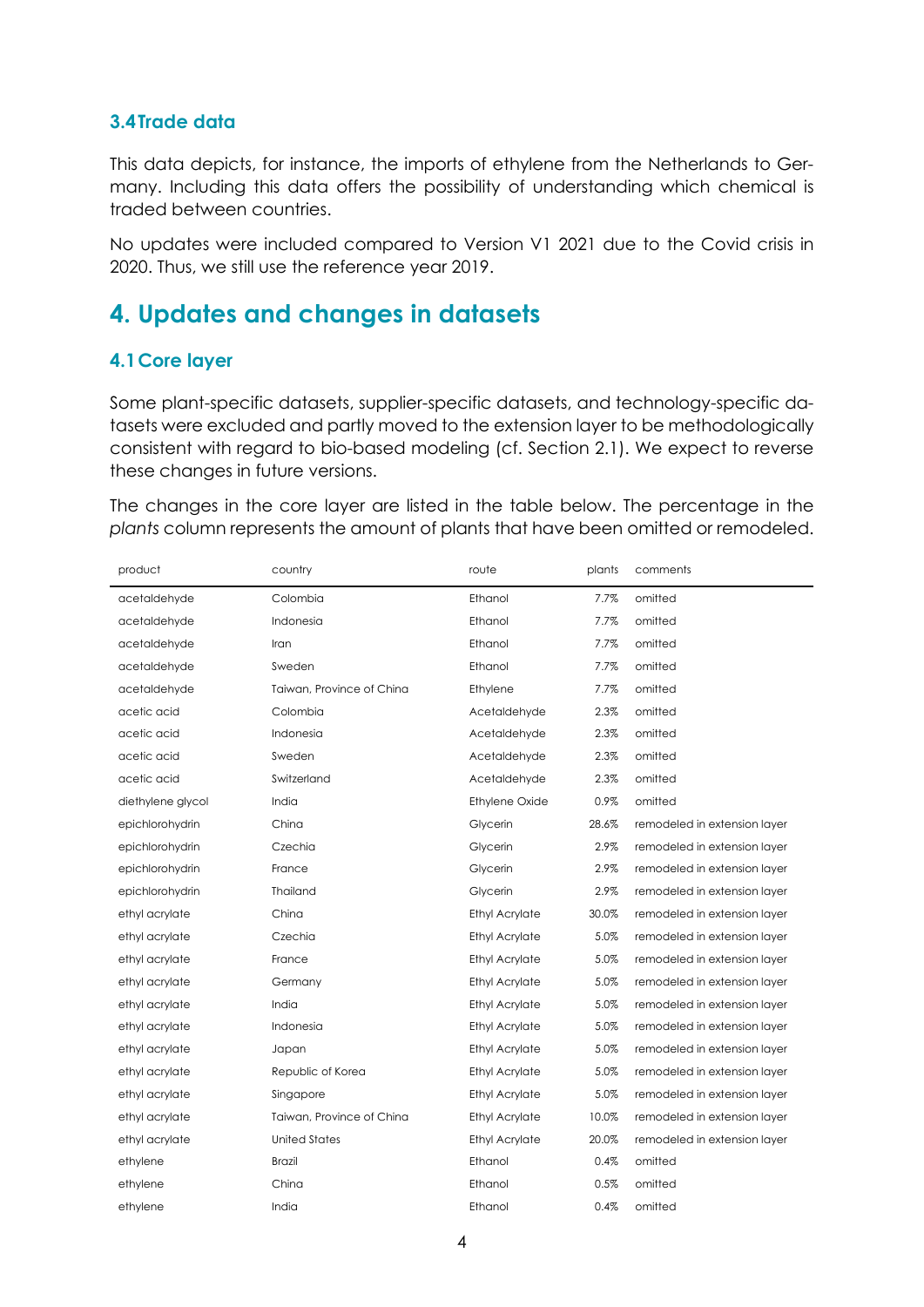| ethylene            | Taiwan, Province of China | Ethanol              | 0.2% | omitted |
|---------------------|---------------------------|----------------------|------|---------|
| ethylene            | <b>United States</b>      | Ethanol              | 0.2% | omitted |
| ethylene dichloride | India                     | Ethylene/HCI         | 0.5% | omitted |
| ethylene glycol     | India                     | Ethylene Oxide       | 0.7% | omitted |
| ethylene oxide      | China                     | Ethylene             | 2.0% | omitted |
| ethylene oxide      | India                     | Ethylene             | 0.7% | omitted |
| ethylene oxide      | <b>United States</b>      | Ethylene             | 0.7% | omitted |
| isobutanol          | Colombia                  | Butyraldehyde        | 1.4% | omitted |
| n-butanol           | Colombia                  | <b>Butyraldehyde</b> | 2.0% | omitted |
| polyethylene (HD)   | Taiwan, Province of China | Virgin Resin         | 0.4% | omitted |
| polyethylene (LD)   | Taiwan, Province of China | Virgin Resin         | 0.6% | omitted |
| polyethylene (LLD)  | Taiwan, Province of China | Virgin Resin         | 0.6% | omitted |
| polyvinyl chloride  | India                     | Emulsion             | 0.3% | omitted |
| polyvinyl chloride  | India                     | Suspension           | 0.3% | omitted |
| propylene glycol    | Belgium                   | Glycerin             | 1.9% | omitted |
| propylene glycol    | Poland                    | Glycerin             | 1.9% | omitted |
| propylene glycol    | <b>United States</b>      | Glycerin             | 1.9% | omitted |
| vinyl chloride      | India                     | Edc                  | 0.4% | omitted |

## <span id="page-7-0"></span>**4.2Extension layer**

The following chemicals and processes were remodeled in the extension layer:

| process                                     | included chemicals             |
|---------------------------------------------|--------------------------------|
| hydrochlorination of glycerin               | epichlorohydrin (from biomass) |
| esterification of acrylic acid with ethanol | ethyl acrylate                 |

# <span id="page-7-1"></span>**5. Updates in chemicals and plastics modeling**

In some cases, process modeling errors have been identified, or processes were wrongly assigned to the corresponding production plants in the core layer of the database. In the update to V1 2022, these processes have been remodeled or reassigned correctly.

Moreover, for some processes, the allocation procedure for multifunctional processes was changed from allocation by economic value to allocation by mass to be more consistent with our methodology.

#### <span id="page-7-2"></span>**5.1Adipic acid**

For some adipic acid production plants, the process was reassigned to the respective production plant:

| product     | country | company    | site     | route       |
|-------------|---------|------------|----------|-------------|
| adipic acid | France  | Alsachimie | Chalampe | Cyclohexane |

For this plant, the technology was changed from hydrogenation and oxidation of benzene with nitric acid (95.5% N2O abatement) to hydrogenation and oxidation of benzene with nitric acid (99.5% N2O abatement).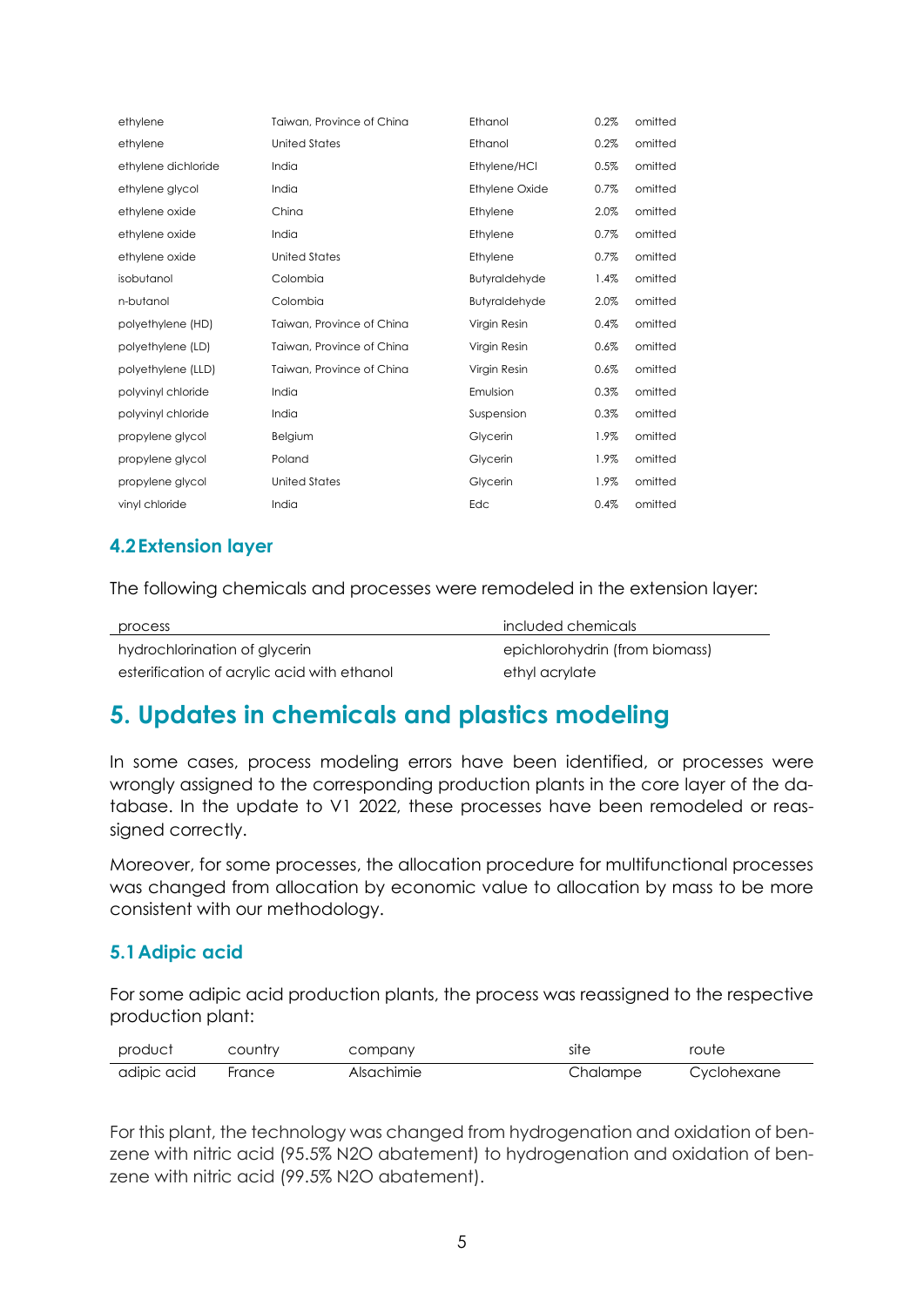| product     | country       | company                                  | site | route       |
|-------------|---------------|------------------------------------------|------|-------------|
| adipic acid | United States | Ascend Performance Material Pensacola/FL |      | Cyclohexane |

For this plant, the technology was changed from hydrogenation and oxidation of benzene with nitric acid (90% N2O abatement) to hydrogenation and oxidation of phenol with nitric acid (99.3% N2O abatement).

In both cases, the abatement rates have been found to be higher<sup>1</sup>.

## <span id="page-8-0"></span>**5.2Isopropanol**

All production plants using the processes "indirect hydration of propylene to isopropanol" and "direct hydration of propylene to isopropanol" were accidentally exchanged and thus wrongly assigned to the corresponding production plants. In the V1 2022 update, the assignment was redone so that the correct process was assigned to each production plant.

#### <span id="page-8-1"></span>**5.3Ammonium sulfate**

For the following processes, the allocation procedure was changed from allocation by economic value to allocation by mass. This adds more consistency to our methodology.

| product          | process name                                                         |
|------------------|----------------------------------------------------------------------|
| ammonium sulfate | hydrogenation and oximation of phenol with hydroxylamine             |
| ammonium sulfate | hydrogenation, oxidation and oximation of benzene with hydroxylamine |
| ammonium sulfate | oxidation, hydrogenation, and decarboxylation of toluene             |

# <span id="page-8-2"></span>**5.4Caprolactam**

For the following processes, the allocation procedure was changed from allocation by economic value to allocation by mass. This adds more consistency to our methodology.

| product     | process name                                                         |
|-------------|----------------------------------------------------------------------|
| caprolactam | hydrogenation and oximation of phenol with hydroxylamine             |
| caprolactam | hydrogenation, oxidation and oximation of benzene with hydroxylamine |
| caprolactam | oxidation, hydrogenation, and decarboxylation of toluene             |

# <span id="page-8-3"></span>**5.5Chlorobenzene**

For the following processes, the allocation procedure was changed from allocation by economic value to allocation by mass. This adds more consistency to our methodology.

<sup>1</sup> Bart, Jan C. J.; Cavallaro, Stefano (2015): Transiting from Adipic Acid to Bioadipic Acid. 1, Petroleum-Based Processes. In *Ind. Eng. Chem. Res.* 54 (1), pp. 1–46. DOI: 10.1021/ie5020734.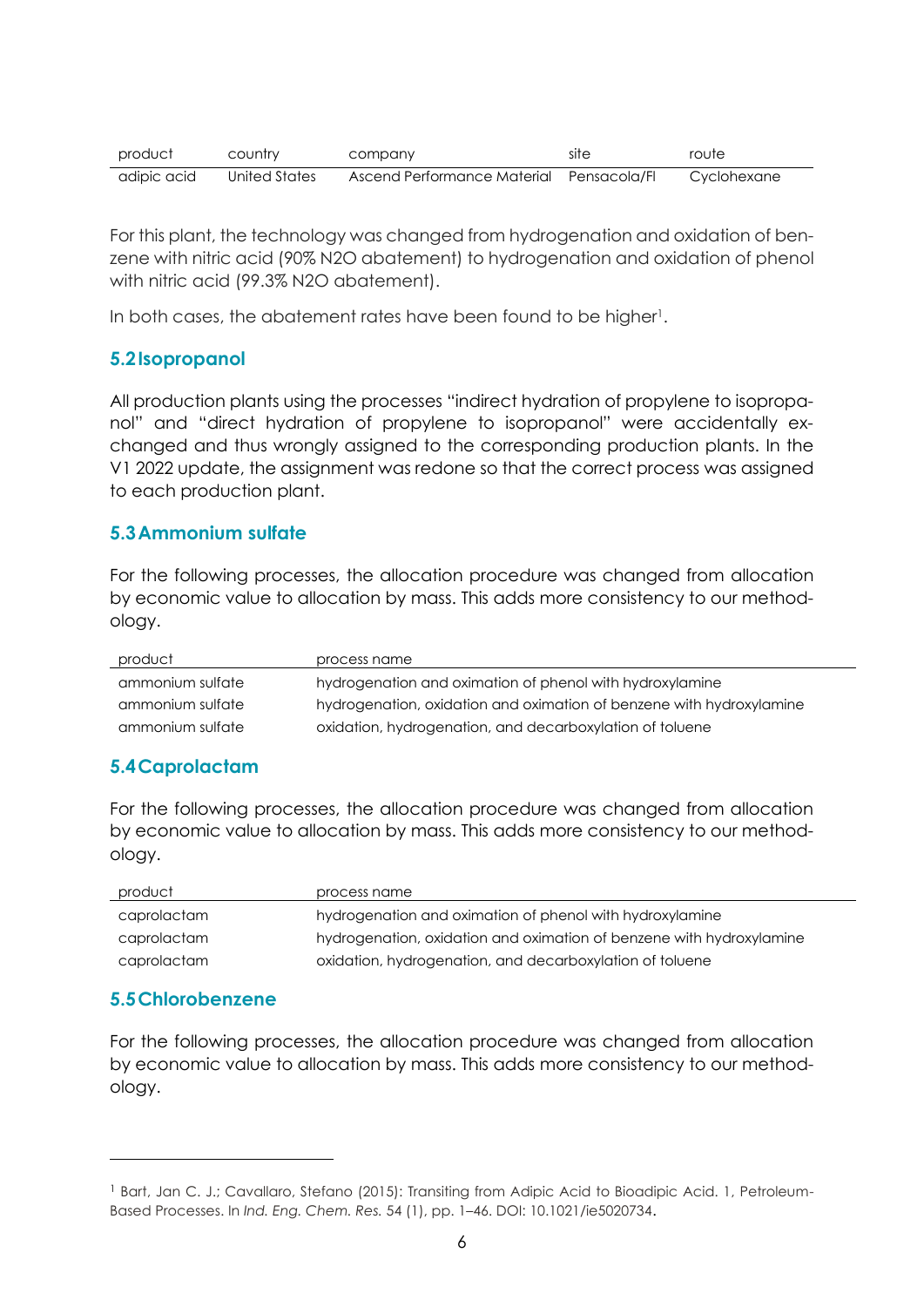| product | process name |
|---------|--------------|
|---------|--------------|

chlorobenzene chlorination of benzene

#### <span id="page-9-0"></span>**5.6Epichlorohydrin**

For the following processes, the allocation procedure was changed from allocation by economic value to allocation by mass. This adds more consistency to our methodology.

| product         | process name                                       |
|-----------------|----------------------------------------------------|
| epichlorohydrin | hydrochlorination of allyl chloride from propylene |

#### <span id="page-9-1"></span>**5.7Hydrochloric acid**

For the following processes, the allocation procedure was changed from allocation by economic value to allocation by mass. This adds more consistency to our methodology.

| product           | process name                                       |
|-------------------|----------------------------------------------------|
| hydrochloric acid | chloringtion of benzene                            |
| hydrochloric acid | cracking of EDC                                    |
| hydrochloric acid | hydrochlorination of allyl chloride from propylene |
| hydrochloric acid | production of MDI by phosgenation (CO from coal)   |
| hydrochloric acid | production of MDI by phosgenation (CO from NG)     |
| hydrochloric acid | TDI production from toluene (CO from coal)         |
| hydrochloric acid | TDI production from toluene (CO from natural gas)  |
|                   |                                                    |

#### <span id="page-9-2"></span>**5.8Hydrogen**

For the following processes, the allocation procedure was changed from allocation by economic value to allocation by mass. This adds more consistency to our methodology.

| product  | process name                                     |
|----------|--------------------------------------------------|
| hydrogen | production of MDI by phosgenation (CO from coal) |
| hydrogen | production of MDI by phosgenation (CO from NG)   |

#### <span id="page-9-3"></span>**5.9Methane**

For the following processes, the allocation procedure was changed from allocation by economic value to allocation by mass. This adds more consistency to our methodology.

| product | process name                                      |
|---------|---------------------------------------------------|
| methane | production of MDI by phosgenation (CO from coal)  |
| methane | production of MDI by phosgenation (CO from NG)    |
| methane | TDI production from toluene (CO from coal)        |
| methane | TDI production from toluene (CO from natural gas) |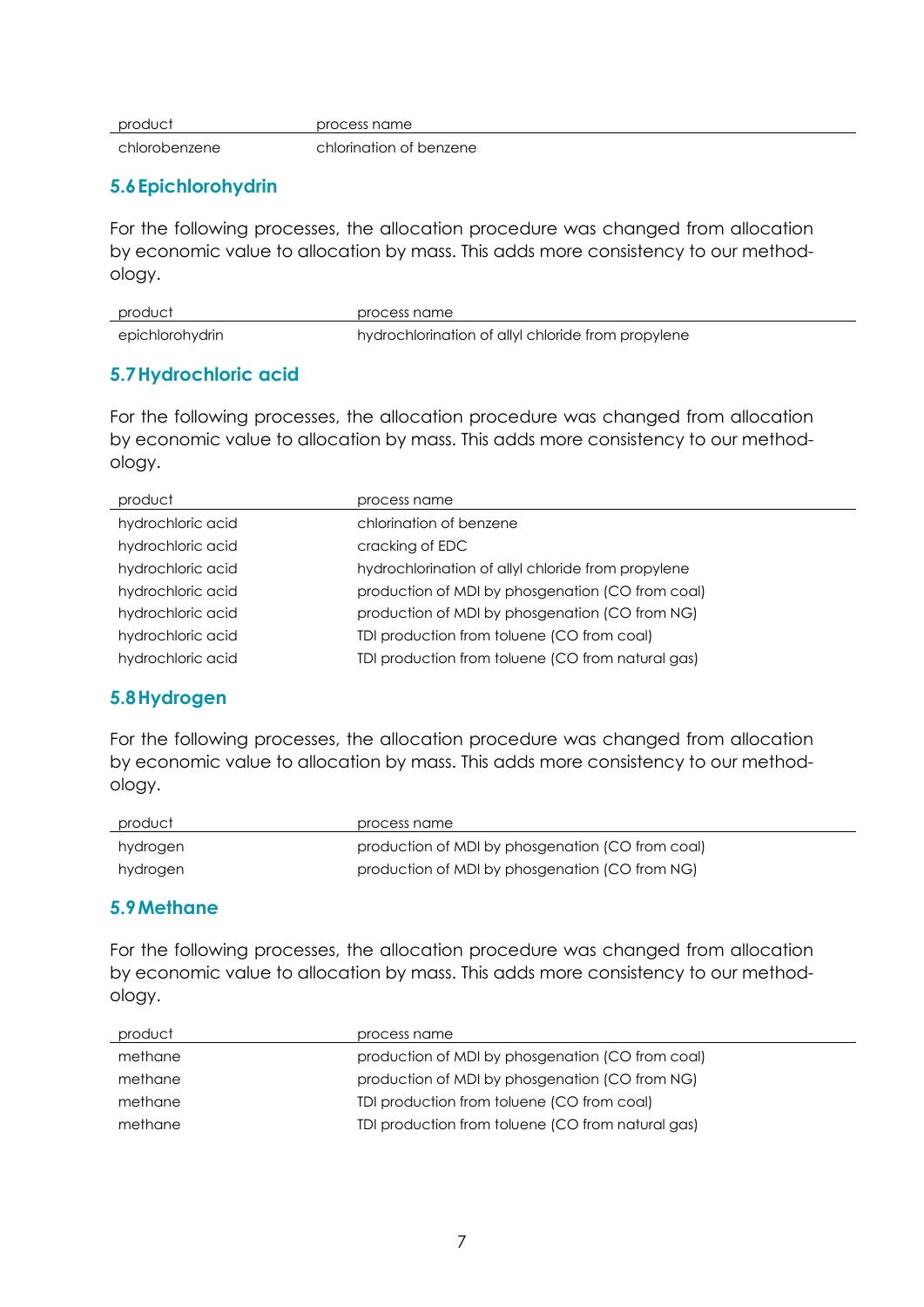## <span id="page-10-0"></span>**5.10 Methylene diphenyl diisocyanate**

For the following processes, the allocation procedure was changed from allocation by economic value to allocation by mass. This adds more consistency to our methodology.

| product                         | process name                                     |
|---------------------------------|--------------------------------------------------|
| methylene diphenyl diisocyanate | production of MDI by phosgenation (CO from coal) |
| methylene diphenyl diisocyanate | production of MDI by phosgenation (CO from NG)   |

#### <span id="page-10-1"></span>**5.11 Dichlorobenzenes**

For the following processes, the allocation procedure was changed from allocation by economic value to allocation by mass. This adds more consistency to our methodology.

| product           | process name            |
|-------------------|-------------------------|
| o-dichlorobenzene | chlorination of benzene |
| p-dichlorobenzene | chlorination of benzene |

## <span id="page-10-2"></span>**5.12 O-toluenediamine**

For the following processes, the allocation procedure was changed from allocation by economic value to allocation by mass. This adds more consistency to our methodology.

| product          | process name                                      |
|------------------|---------------------------------------------------|
| o-toluenediamine | TDI production from toluene (CO from coal)        |
| o-toluenediamine | TDI production from toluene (CO from natural gas) |

# <span id="page-10-3"></span>**5.13 Propylene dichloride**

For the following processes, the allocation procedure was changed from allocation by economic value to allocation by mass. This adds more consistency to our methodology.

| product              | process name                                       |
|----------------------|----------------------------------------------------|
| propylene dichloride | hydrochlorination of allyl chloride from propylene |

#### <span id="page-10-4"></span>**5.14 Sulfur**

For the following processes, the allocation procedure was changed from allocation by economic value to allocation by mass. This adds more consistency to our methodology.

| product | process name                                     |
|---------|--------------------------------------------------|
| sulfur  | production of MDI by phosgenation (CO from coal) |
| sulfur  | TDI production from toluene (CO from coal)       |